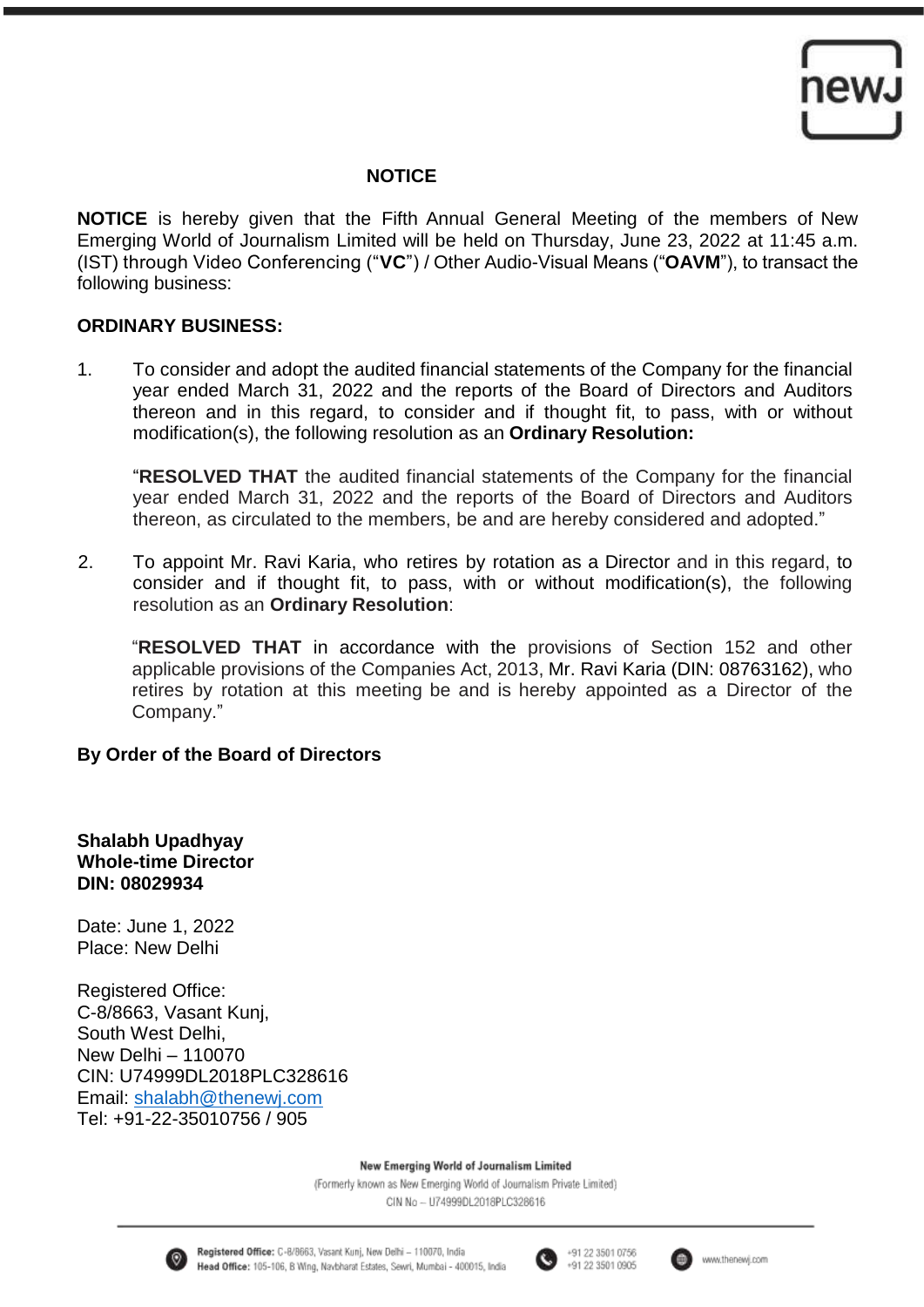

### **Notes:**

- 1. Considering the ongoing Covid-19 pandemic, the Ministry of Corporate Affairs ("**MCA**") has vide its circular dated May 5, 2022 read together with circulars dated April 8, 2020, April 13, 2020, and May 5, 2020, January 13, 2021 and December 14, 2021 (collectively referred to as "**MCA Circulars**") permitted convening the Annual General Meeting ("**AGM**" / "**Meeting**") through Video Conferencing ("**VC**") or Other Audio Visual Means ("**OAVM**"), without the physical presence of the members at a common venue. In accordance with the MCA Circulars and the provisions of the Companies Act, 2013 (the "**Act**"), the AGM of the Company is being held through VC / OAVM. The deemed venue for the AGM shall be the Registered Office of the Company.
- 2. In compliance with the MCA Circulars, Notice of the AGM along with the Annual Report 2021-22 is being sent only through electronic mode to those members whose email addresses are registered with the Company / Depository Participants. Members may note that the Notice and Annual Report 2021-22 will also be available on the Company's website [www.thenewj.com.](http://www.thenewj.com/)
- 3. Generally, a member entitled to attend and vote at the Meeting is entitled to appoint a proxy to attend and vote on a poll instead of himself and the proxy need not be a member of the Company. Since this AGM is being held through VC / OAVM pursuant to the MCA Circulars, physical attendance of members has been dispensed with. Accordingly, the facility for appointment of proxies by the members will not be available for the AGM and hence the Proxy Form and Attendance Slip are not annexed hereto.
- 4. Since the AGM will be held through VC/OAVM, the route map of the venue of the Meeting is not annexed hereto.
- 5. Corporate members intending to authorise their representative(s) to attend the Meeting are requested to send to the Company vide email at [shalabh@thenewj.com,](mailto:shalabh@thenewj.com) a certified true copy of the relevant Board Resolution authorising their representative(s) to attend and vote on their behalf at the meeting, before the commencement of the Meeting.
- 6. In case of joint holders attending the Meeting, only such joint holder who is higher in the order of names will be entitled to vote.
- 7. The Register of Directors and Key Managerial Personnel and their shareholding maintained under Section 170 of the Act, the Register of Contracts or Arrangements in which the directors are interested, maintained under Section 189 of the Act, and the relevant documents referred to in the Notice will be available electronically for inspection by the members during the AGM.

New Emerging World of Journalism Limited





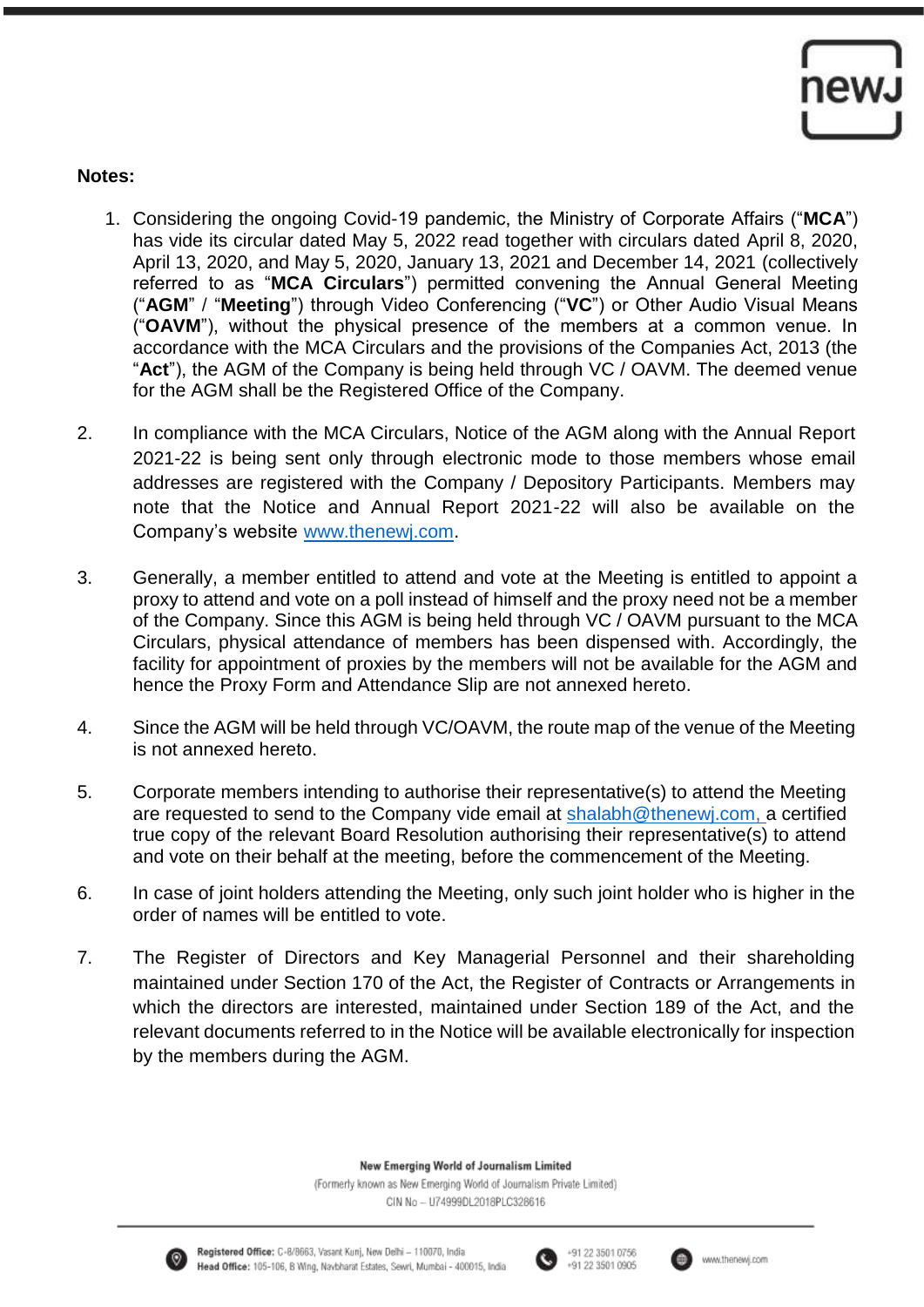

- 8. All documents referred to in the Notice will also be available electronically for inspection without any fee by the members from the date of circulation of this Notice up to the date of AGM. Members seeking to inspect such documents can send an email to [shalabh@thenewj.com.](mailto:shalabh@thenewj.com)
- 9. Members seeking any information with regard to the accounts or any matter to be placed at the AGM, are requested to write to the Company on or before June 15, 2022, by sending email on [shalabh@thenewj.com.](mailto:shalabh@thenewj.com) The same will be replied by the Company suitably.
- 10. Members attending the AGM through VC / OAVM shall be reckoned for the purpose of quorum under Section 103 of the Act.
- 11. In terms of the provisions of Section 152 of the Act, Mr. Ravi Karia, Director retires by rotation at the Meeting. The Board of Directors of the Company commends his reappointment.

Mr. Ravi Karia, is interested in the Ordinary Resolution set out at Item No. 2 of the Notice with regard to his re-appointment. Save and except the above, none of the Directors / Key Managerial Personnel of the Company / his relatives are, in any way, concerned or interested, financially or otherwise, in the Ordinary Resolution set out under Item Nos.1 to 2 of the Notice.

- 12. Details of Director retiring by rotation at this Meeting is provided in the **"Annexure I"** to the Notice.
- 13. Detailed instructions to attend, participate and vote at the Meeting through VC / OAVM is attached as "**Annexure II"**.

New Emerging World of Journalism Limited







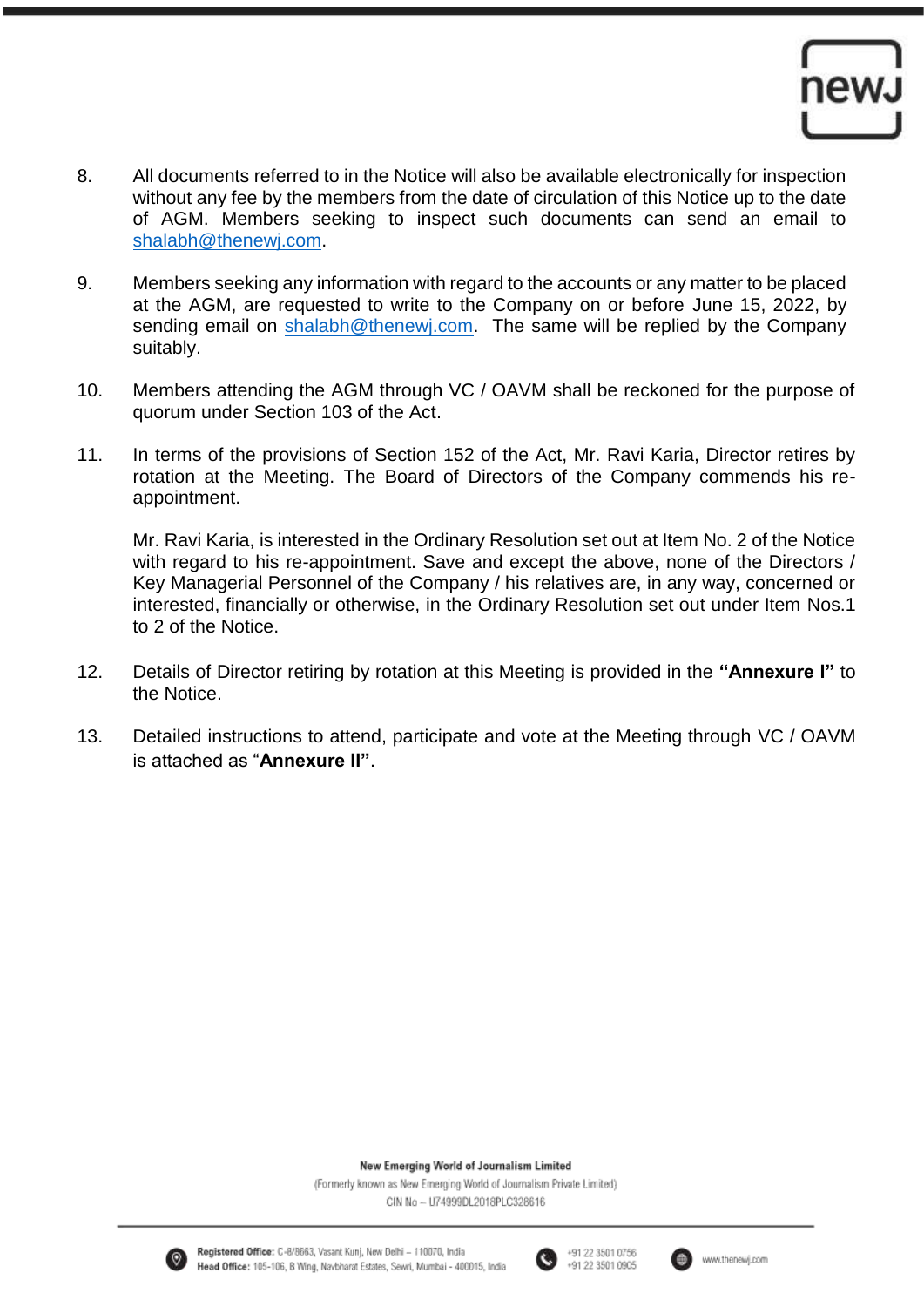

## **Annexure I**

**Details of the Director retiring by rotation at the ensuing Annual General Meeting is as under:**

| Mr. Ravi Karia                                                                    |                                                                                                                                                                                                                                                                                                                                                                                                                                                                                                       |
|-----------------------------------------------------------------------------------|-------------------------------------------------------------------------------------------------------------------------------------------------------------------------------------------------------------------------------------------------------------------------------------------------------------------------------------------------------------------------------------------------------------------------------------------------------------------------------------------------------|
| DIN: 08763162                                                                     |                                                                                                                                                                                                                                                                                                                                                                                                                                                                                                       |
| Age                                                                               | 37 years                                                                                                                                                                                                                                                                                                                                                                                                                                                                                              |
| Qualifications                                                                    | Chartered Accountant from the Institute of Chartered<br>Accountants of India (ICAI) and Six Sigma Black Belt<br>from American Society for Quality (ASQ)                                                                                                                                                                                                                                                                                                                                               |
| Experience                                                                        | Mr. Ravi Karia has been associated with Reliance<br>Industries Limited (RIL) since April 2008. He is having<br>over 14 years of post-qualification experience in<br>Finance, Compliance & Accounts. He is a Chartered<br>from<br>the<br>Institute<br>Chartered<br>Accountant<br>0f<br>Accountants of India (ICAI) and holds Six Sigma Black<br>Belt from American Society for Quality (ASQ). He is<br>currently managing Accounts and Consolidation of Jio<br>Platforms Limited, a subsidiary of RIL. |
| Conditions<br><b>Terms</b><br>and<br><b>of</b><br>Re-<br>appointment              | Non-executive Director, liable to retire by rotation.                                                                                                                                                                                                                                                                                                                                                                                                                                                 |
| <b>Remuneration</b><br>drawn<br>the<br>in<br>Company for FY 2021-22               | Nil                                                                                                                                                                                                                                                                                                                                                                                                                                                                                                   |
| Remuneration sought to be paid                                                    | Nil                                                                                                                                                                                                                                                                                                                                                                                                                                                                                                   |
| Date of first appointment on the<br><b>Board</b>                                  | 01.09.2020                                                                                                                                                                                                                                                                                                                                                                                                                                                                                            |
| Shareholding in the Company as on<br>March 31, 2022                               | Nil                                                                                                                                                                                                                                                                                                                                                                                                                                                                                                   |
| Relation with any Directors / Key<br><b>Managerial Personnel</b>                  | Nil                                                                                                                                                                                                                                                                                                                                                                                                                                                                                                   |
| Number of meetings of the Board<br>attended during the financial year<br>2021-22. | $\overline{4}$                                                                                                                                                                                                                                                                                                                                                                                                                                                                                        |
| Directorships of other Boards as on                                               | • C-Square Info-Solutions Private Limited                                                                                                                                                                                                                                                                                                                                                                                                                                                             |
| March 31, 2022                                                                    | • Surajya Services Limited                                                                                                                                                                                                                                                                                                                                                                                                                                                                            |
|                                                                                   | · Jio Limited                                                                                                                                                                                                                                                                                                                                                                                                                                                                                         |
|                                                                                   |                                                                                                                                                                                                                                                                                                                                                                                                                                                                                                       |
|                                                                                   |                                                                                                                                                                                                                                                                                                                                                                                                                                                                                                       |
|                                                                                   | • Nowfloats Technologies Private Limited<br>• Shopsense Retail Technologies Limited                                                                                                                                                                                                                                                                                                                                                                                                                   |

New Emerging World of Journalism Limited

(Formerly known as New Emerging World of Journalism Private Limited)

CIN No - U74999DL2018PLC328616



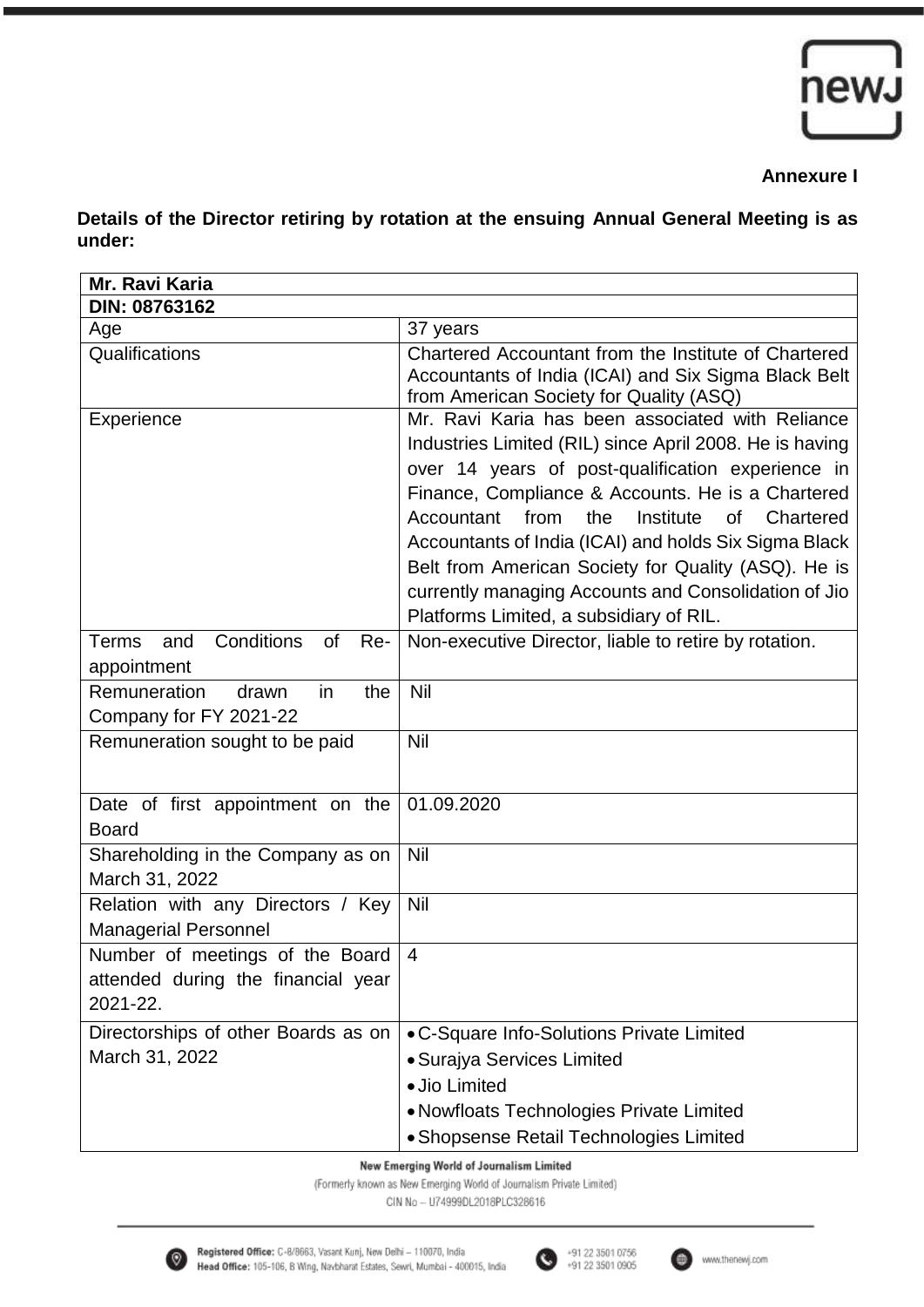

| Chairmanship of Nil<br>Membership / |  |
|-------------------------------------|--|
| Committees of other Boards as on    |  |
| March 31, 2022                      |  |

### **By Order of the Board of Directors**

**Shalabh Upadhyay Whole-time Director DIN: 08029934** 

Date: June 1, 2022 Place: New Delhi

Registered Office: C-8/8663, Vasant Kunj, South West Delhi, New Delhi – 110070 CIN: U74999DL2018PLC328616 Email: [shalabh@thenewj.com](mailto:shalabh@thenewj.com) Tel: +91-22-35010756 / 905

New Emerging World of Journalism Limited

(Formerly known as New Emerging World of Journalism Private Limited) CIN No - U74999DL2018PLC328616



Registered Office: C-8/8663, Vasant Kunj, New Delhi - 110070, India Head Office: 105-106, B Wing, Navbharat Estates, Sewri, Mumbai - 400015, India



+91 22 3501 0756<br>+91 22 3501 0905

(曲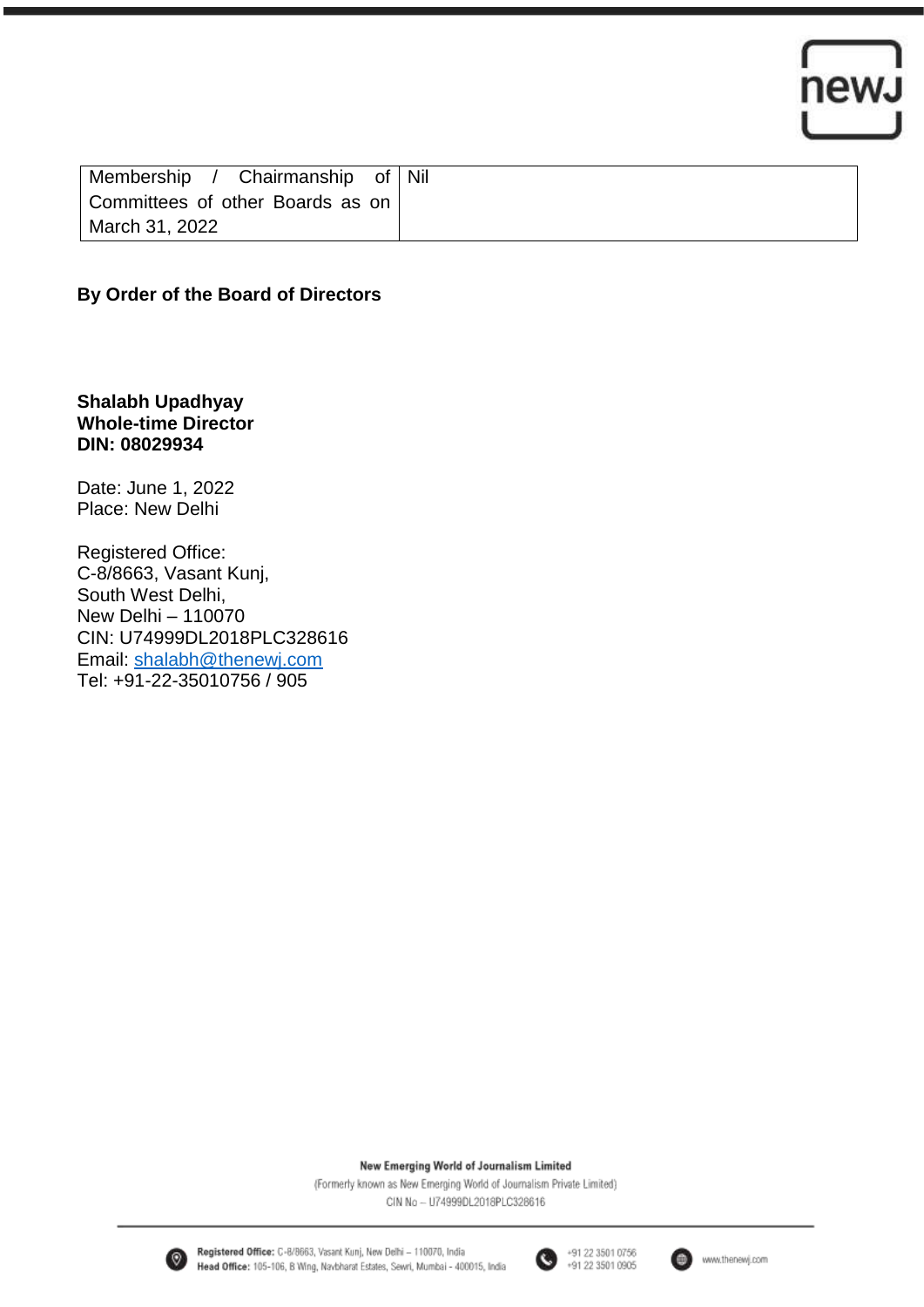

#### **Annexure II**

Members are requested to note the following in accordance with the MCA circulars:

- 1. Members would have received an email from the Company to participate in the Meeting through video-conference on your email address registered with the Company.
- 2. The Meeting through video-conference would be conducted through "Microsoft Teams" which enables two-way audio and video conference. Members are requested to join the Meeting using the following link:

#### [Click here to join the meeting](https://teams.microsoft.com/l/meetup-join/19%3ameeting_ZjdiMmQ0ZDgtMGJmYy00NDMyLThkODAtMDg4M2FlYjE1Yjkx%40thread.v2/0?context=%7b%22Tid%22%3a%22fe1d95a9-4ce1-41a5-8eab-6dd43aa26d9f%22%2c%22Oid%22%3a%22a2a4a4df-9e01-4c23-b3cc-90a5e4e9a18a%22%7d)

Detailed instructions on installing Microsoft Teams is attached as **Annexure III**.

- 3. The link to join the Meeting shall be active from 15 (fifteen) minutes prior to the time of the Meeting.
- 4. E-mail address of the Whole-time Director of the Company, Mr. Shalabh Upadhyay [shalabh@thenewj.com](mailto:shalabh@thenewj.com) is designated for correspondences and all other purposes related to the Meeting.
- 5. For any assistance (including with technology) before or during the Meeting, members may contact Mr. Shalabh Upadhyay, Whole-time Director on +91-7217687268.

New Emerging World of Journalism Limited

(Formerly known as New Emerging World of Journalism Private Limited) CIN No - U74999DL2018PLC328616



Registered Office: C-8/8663, Vasant Kunj, New Delhi - 110070, India Head Office: 105-106, B Wing, Navbharat Estates, Sewri, Mumbai - 400015, India



+91 22 3501 0756 +91 22 3501 0905